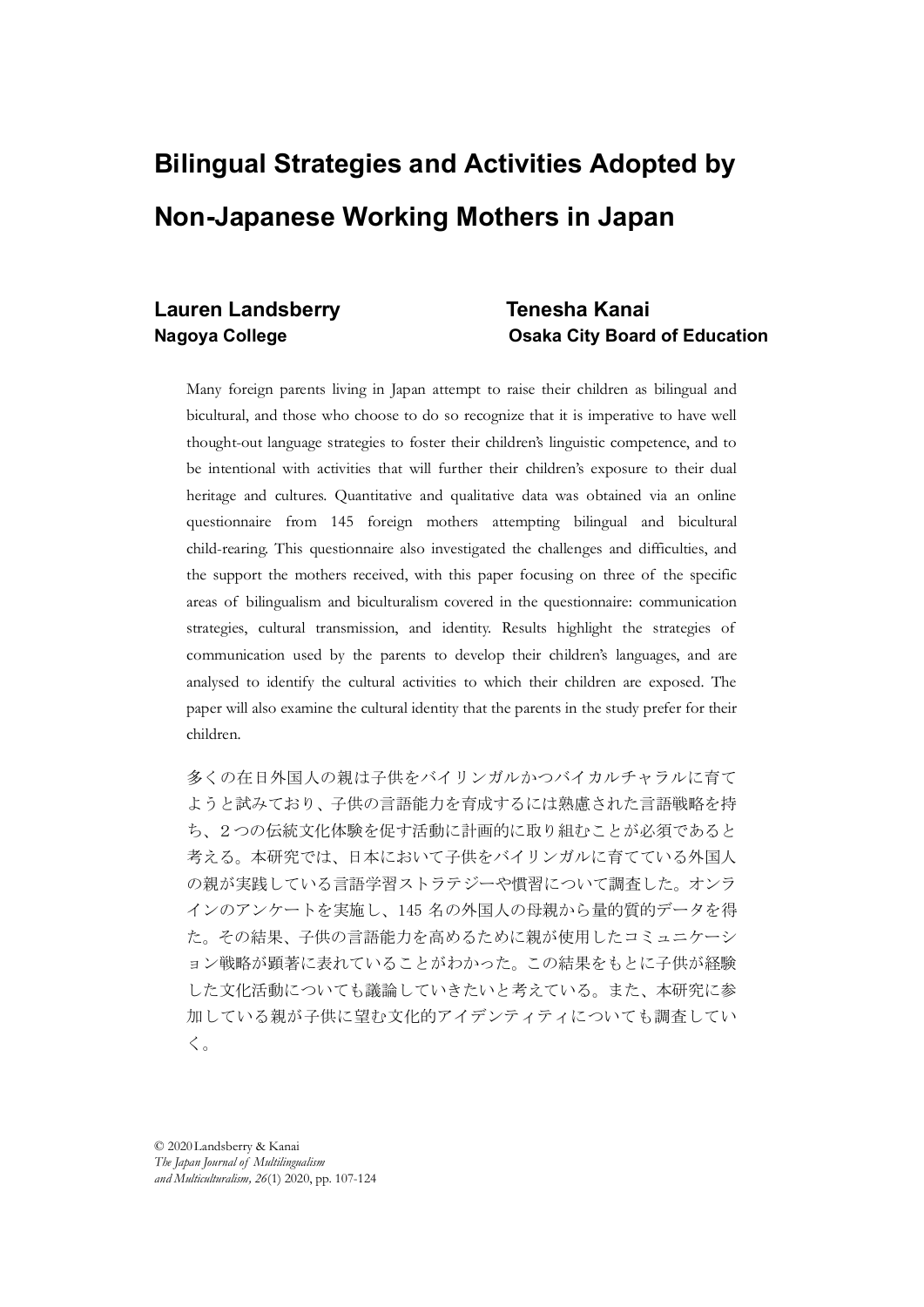Japan Journal of Multilingualism and Multivulturalism Vol 26 2020<br>Japan has experienced a significant increase in the number of foreign residents<br>over the past few years (Jiji Press, 2018), and between 1992 and 2013 intern Japan has experienced a significant increase in the number of foreign residents<br>the past few years (Jiji Press, 2018), and between 1992 and 2013 international<br>ges made up 4.3% of the total marriages in Japan (Ministry of H over the past few years (Jiji Press, 2018), and between 1992 and 2013 international marriages made up 4.3% of the total marriages in Japan (Ministry of Health, Labor, and Japan Journal of Multilingualism and Multivulturalism Vol 26 2020<br>Japan has experienced a significant increase in the number of foreign residents<br>over the past few years (Jiji Press, 2018), and between 1992 and 2013 intern families of mixed cultures, and a significant increase in the number of foreign residents<br>over the past few years (Jiji Press, 2018), and between 1992 and 2013 international<br>marriages made up 4.3% of the total marriages in these families, bilingual child-rearing becomes a priority because language transmission in immigrant or intermarried families serves both a pivotal role in exposing children to their Japan Journal of Multilingualium and Multinulturatium Vol 26 2020<br>Japan has experienced a significant increase in the number of foreign residents<br>over the past few years (Jiji Press, 2018), and between 1992 and 2013 intern

For many intermarried or immigrant parents, socializing children into their culture through the use of their native language is seen as a positive symbol of cultural pride and a tool that strengthens family cohesion (Schwartz, 2010). As an example, we see the native English-speaking mothers living in Japan in Kane's (2013) study who cited a sense *Ighan Jama Jama Jama Jama Jama Jama Jama Leon* **English speakers** and *Multimaliam* Vol 26 2020 Japan has expecienced a significant increase in the number of foreign residents over the past few years (iji) bilinguals. Even though many intermarried or immigrant parents may wish to raise their children as bilingual and bicultural, this is challenging in a society, such as Japan, where there are few resources to cater for multicultural and multilingual child-rearing in many marriages made up 4.3% of the total marriages in Japan (Ministry of Health, Labor, and Welfare, 2015). With this increase comes a rise in the number of children born into families of mixed cultures, where one or both paren Tokyo or Osaka, "the default option is assimilation and such families are left to fend for themselves" (Gaynor, 2018, p.5).

Therefore, parents attempting to be linguistic and cultural transmitters within their families in a society such as Japan must have well thought-out language strategies (Paradowski & Michałowska, 2016) to foster bilingual competence and carry out cultural activities so that their children are exposed to their dual heritage. In the present study, the researchers investigated the strategies and practices adopted by foreign working mothers in Japan to foster bilingual competence in their children, and the types of cultural activities to which parents exposed their children. Data comes from an online survey administered to 145 foreign mothers in Japan participating in bilingual and bicultural child-rearing. The authors aimed to document the respondents' experiences and contribute to the literature focusing on the Japanese experience. one Osaka, "the default option is assimilation and such families are left to fend for<br>
"Therefore, parents attempting to be linguistic and cultural transmitters within their<br>
"Therefore, parents attempting to be linguistic Therefore, parents attempting to be linguistic and cultural transmitters within their<br>families in a society such as Japan must have well thought-out language strategies<br>(Paradowski & Michalowska, 2016) to foster bilingual

#### Bilingual Communication Strategies

parental language input patterns (De Houwer, 2007). Depending on the familial situation, Houwer, 2007; Grosjean, 2009; Yamamoto, 2001) have shown the advantages and effectiveness of these language strategies. The four most prominent of these are: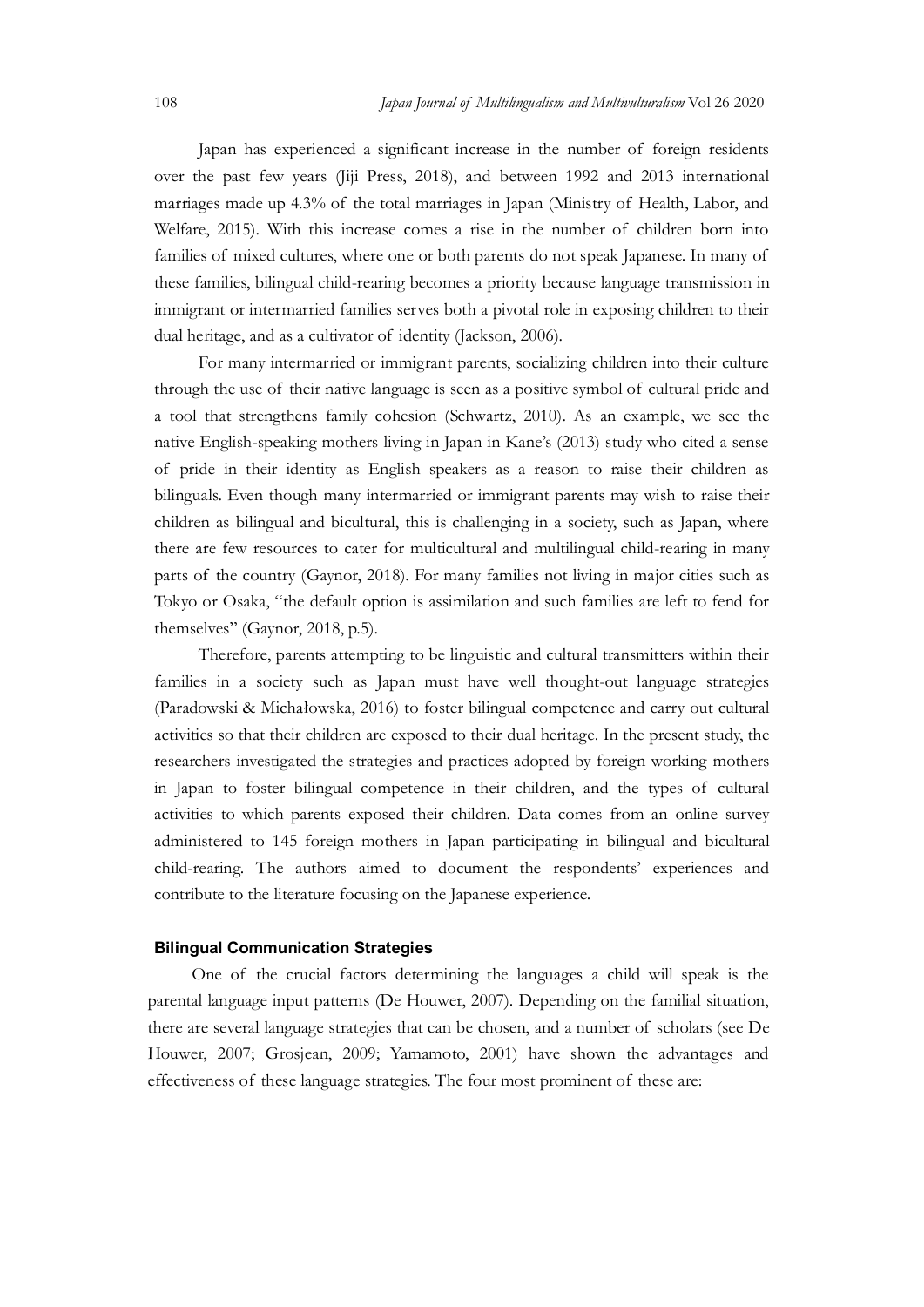- the One-Parent-One-Language (OPOL) strategy, where each parent speaks their own language;
- the Minority Language at Home ( $ML@$ H) strategy, where the language spoken at home differs from the community language;
- the Time and Place (T&P) strategy, where different activities are utilised to promote language development, and
- the Mixed Strategy (MS), where everyone mixes their languages as they are bilingual or multilingual.

Yamamoto (2001) investigated 111 families attempting Japanese-English bilingual child-rearing in Japan. She found that, in families where at least one parent spoke the minority language at home, all the children spoke the majority language (Japanese), but not all spoke English. Her data showed more children spoke English if both parents spoke it at home, or if both parents spoke English and just one parent spoke Japanese as well. She proposed the, "Brinciple of maximal engagement with the minority language income influence (Tech) strategy, where the changuage spoken at home differs from the community language; where different activities are providing rich input in the minority language and finding ways to interact with the language optimally: "the more engagement the child has with the minority language, the **e** the Minority Language at Home (ML@H) strategy, where the language spoken at home differs from the community language;<br> **e** the Time and Place (T&P) strategy, where different activities are utilised to promote language parents who wish to raise their children bilingually use one language in the home, meaning that one parent may have to speak their second (or third) language to the child so that everyone is using just one language at home. moto (2001) investigated 111 families attempting Japanese-English bilingual<br>g in Japan. She found that, in families where at least one parent spoke the<br>guagear at home, all the children spoke the maintyin Janguage (Japane

Grosjean (2009) further explained:

This strategy has a clear advantage in that the weaker language will parent—one language strategy. In addition, things will be clear in the child's mind: at home, language X is spoken, and outside the home, it is language Y. (p. 2)

Families have also seen success with other communication strategies. Döpke's (1992) study investigated six small children in families following the OPOL strategy in German-English bilingual households. Döpke found that those children whose parents were most consistent in applying their OPOL approach achieved the highest level of greater her or his likelihood of using it" (p. 128). Grosjean (2009) recommends that<br>parenas who wish to raise their children bilingually use one language in the home,<br>meaning that one parent may have to speak their scoond 43 children in Australia, whose Japanese mothers implemented the OPOL strategy. She meaning that one parent may have to speak their second (or third) language to the child<br>so that everyone is using just one language at home.<br>Grossical (2009) Jurther explained:<br>This strategy has a clear advantage in that t so that everyone is using just one language at home.<br>
Grossjent (2009) further explained:<br>
This stategy has a clear advantage in that the weaker language will<br>
receive much more input than if only one parent uses it as in Japanese. Although there are additional factors that contribute to the success of bilingual This strategy has a clear advantage in that the weaker language will<br>receive meth more input than if only one parent uses it as in the one<br>parent—one language strategy. In addition, things will be clear in the<br>child's min support (Döpke, 1988; Lanza, 1997), the literature (De Houwer, 2007; Takeuchi, 2006;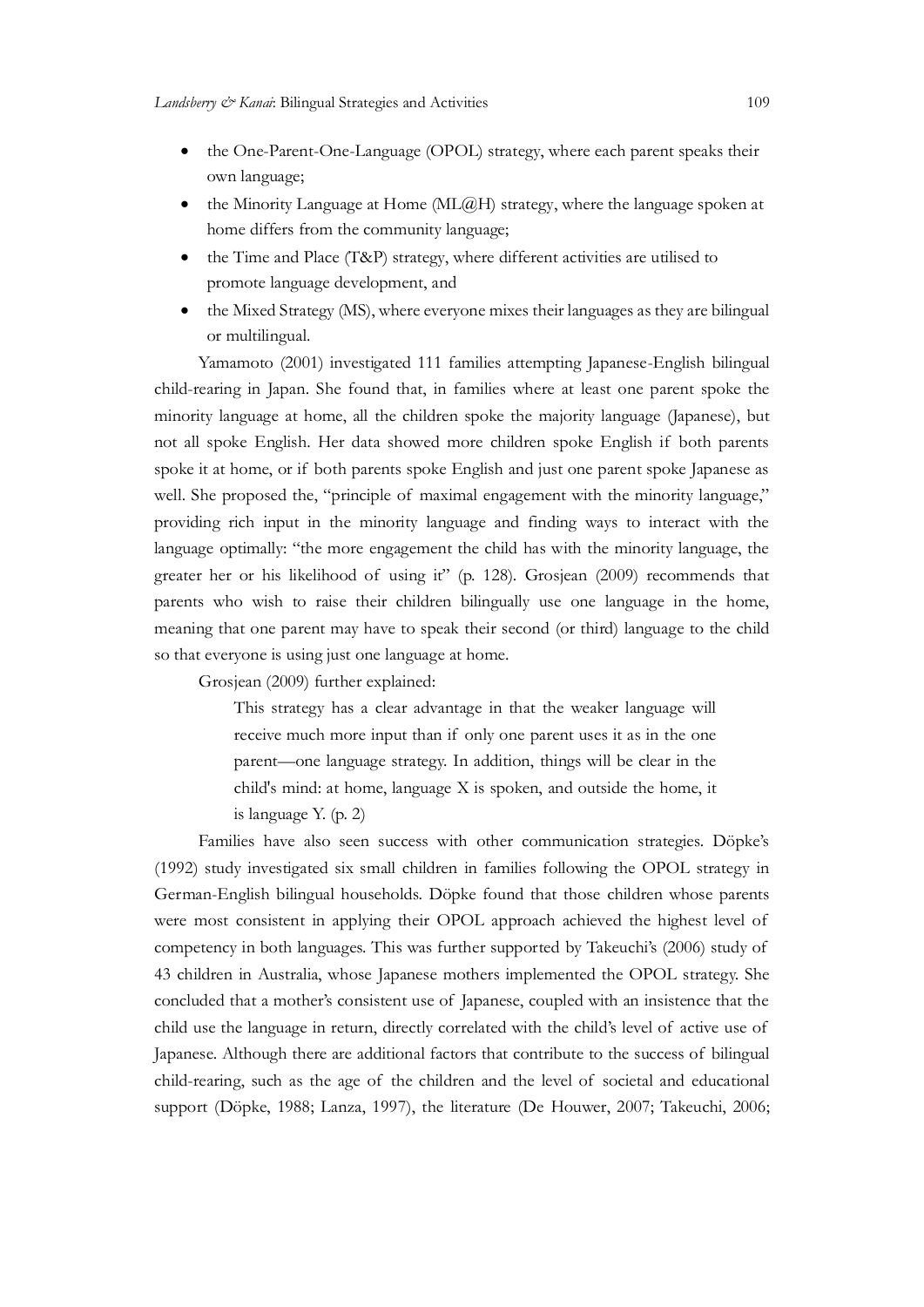110 Japan Journal of Multilingualism and Multivulturalism Vol 26 2020<br>
12 Yamamoto, 2001) shows that parental input patterns play the major role in<br>
12 intergenerational language transmission. Yamamoto, 2001) shows that parental input patterns play the major role in intergenerational language transmission.

### Cultural Transmission

Japan Journal of Multibugaalism and Multibularalism Vol 26 2020<br>
moto, 2001) shows that parental input patterns play the major role in<br>
merational language transmission.<br> **ral Transmission**<br>
Berry's (2005) model of accultu and psychological changes a person goes through in an intercultural context. The four categories are assimilation (when individuals acquire the host culture and disregard the heritage culture), separation (when individuals keep their original cultural identity), integration (when individuals maintain their original cultural identity while interacting with the other culture), and marginalization (when individuals have little interest in either *lapan fournal of Multitingualism and Multitularation* Vo126 2020<br> **Yamamoto,** 2001) shows that parental input patterns play the major role in<br>
intergenerational language transmission.<br> **Cultural Transmission**<br>
Berry's (20 family living in an intercultural context, new feelings may arise, and some parents may want to pursue child-rearing practices they are familiar with. This may include language, attitudes, or behaviour that may define them culturally (Crippen & Brew, 2013). Kuramoto et al.'s (2017) research into multicultural child-rearing in Japan reveals parents from English-speaking countries tended to engage in activities which would expose their children to their heritage. The parents in Kuramoto et al.'s (2017) study believed that this **Cultural Transmission**<br>
Berry's (2005) model of acculturation strategies points out a number of cultural<br>
and psychological changes a person goes through in an intercultural context. The four<br>
categories are assimilation Berry's (2005) model of acculturation strategies points out a number of cultural<br>and psychological changes a person goes through in an intercultural context. The four<br>extegories are assimilation (when individuals sequire t

#### **Identity**

Language symbolizes identity for many individuals from intercultural or immigrant families (Chisolm, 1994). It is believed that denying access to, or not acknowledging the need to learn, the family language amounts to denying children their cultural heritage, and that this can have negative consequences (Yoshida & Oikawa, 2012). The children in Oikawa and Yoshida's (2007) study described their mothers exposing them to their native language and giving them cultural knowledge to help them develop their identity. In Kuramoto et al.'s (2017) study on multicultural child-rearing in Japan, some mothers wanted their children to identify with both cultures or with the mother's home culture. In from English-speaking countries tended to engage in activities which would expose their shingth have been due to a combination of factors such as the social desirability of their might have been due to a combination of fac countries are equally important but I suppose deep down I hope she identifies more as an American" (p. 13). There are other mothers who wanted their children to identify with the local culture. Although Japan has seen an increase in foreign nationals and their children, there is still great emphasis placed on "being Japanese" and pressure to conform to uniform standards (Kuramoto et al., 2017; Oikawa & Yoshida, 2007). Ito (2006) described foreign women from Asian countries being pressured to assimilate into Japanese culture and to bury their cultural beliefs and identity. This may push some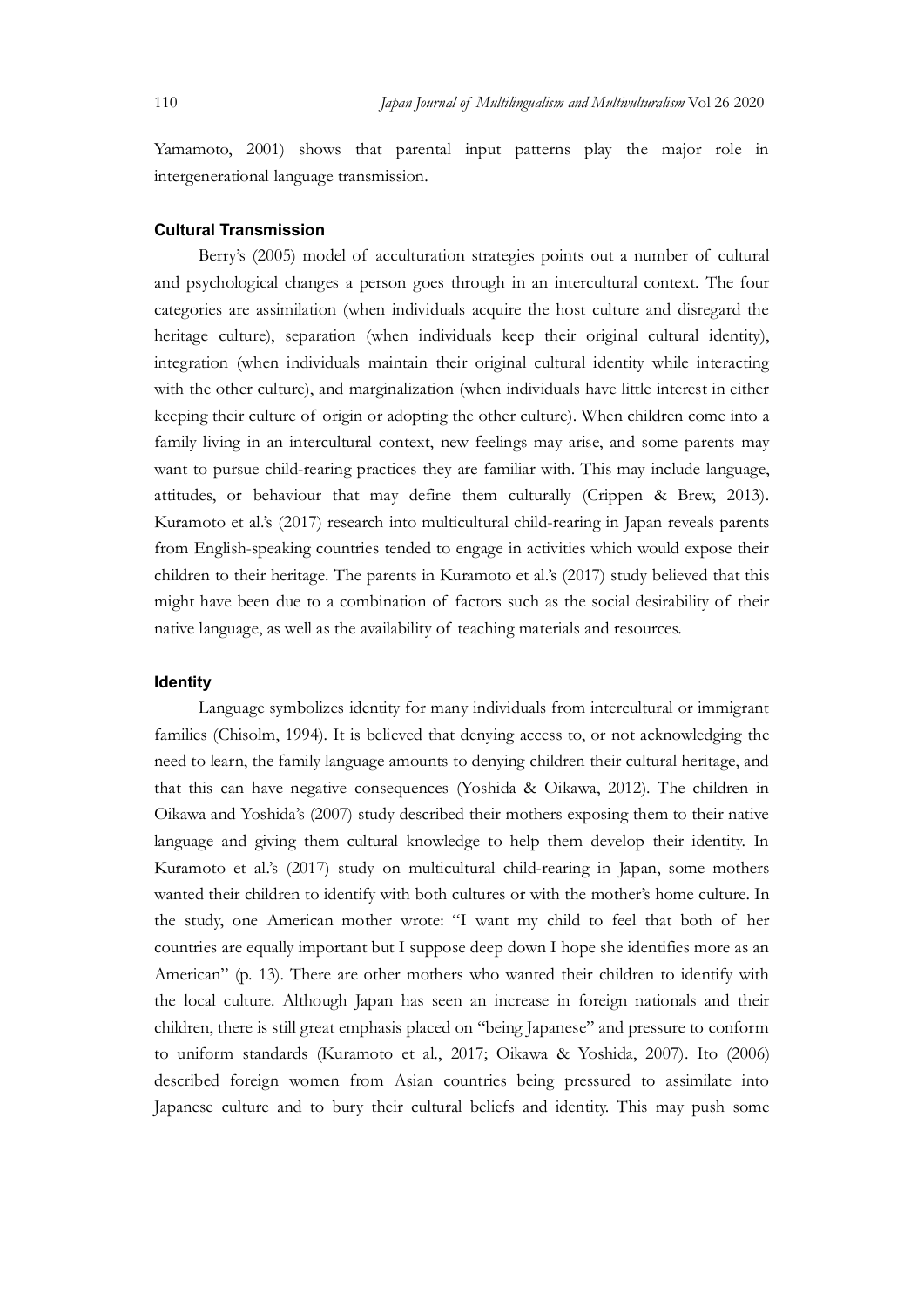mothers towards encouraging their children to identify with the local culture. This was the case for a Filipina in Kuramoto et al.'s work who revealed that: "In Japan, Filipinos are looked down upon [and] for this reason it is better for my daughter to feel Japanese but it is sad for me" (p. 13). Parents play a major role in shaping a child's self-perception and identity. Usually mothers are even more important than other relationships in cultural formation and identity, given the availability of interaction with the child (Almonte-Acosta, 2008).

# The Study

The aim of the study was to describe the language strategies and practices adopted by foreign parents raising bilingual and bicultural children in Japan. The research focused on the communication strategies adopted by non-Japanese parents (reported by the foreign working mothers who responded to the questionnaire) attempting bilingual child-rearing, the cultural activity exposure for their children, and the identity they wished for their children. These were chosen as the focus for this paper as data collected in our questionnaire remained unanalysed and the authors felt it was worthy of examination.

# Methods

### Data Collection and Analysis

From June to October 2018 a questionnaire was shared with potential respondents through various SNS women's groups, along with Special Interest groups (SIGs) and Chapters of the Japan Association for Language Teaching (JALT). The questionnaire was voluntary and anonymous, with participants understanding that the data collected would be used for research purposes. Gift certificates  $(\text{\textless} 5,000, \text{\textless} 3,000, \text{ and } \text{\textless} 2,000)$  that were drawn by lottery, were offered to the respondents, to show the researchers' appreciation. The questionnaire was designed by the authors, employing both open-ended and closed questions, and was titled "Foreign Working Mothers and Child-Rearing" (see Appendix for the parts of the questionnaire on which this paper is based). This is the second paper examining and analysing the data collected. A previous paper entitled "Foreign Working Women and Child-Rearing" was published in the JALT post-conference publication in 2018 (Landsberry & Kanai, 2018). Findings from the questionnaire published in the earlier paper, indicated that many working foreign mothers experienced a number of challenges. These challenges included lack of personal time, stress, language issues, and From June to October 2018 a questionnaire was shared with potential respondents<br>through various SNS women's groups, along with Special Interest groups<br>Chapters of the Japan Association for Language Teaching (JALT). The que contagious illness (Landsberry & Kanai, 2018).

As the questionnaire was administered using Google Forms, the data was automatically collated on a spreadsheet. Concept coding as defined by Saldaña (2016, p. 119) was used to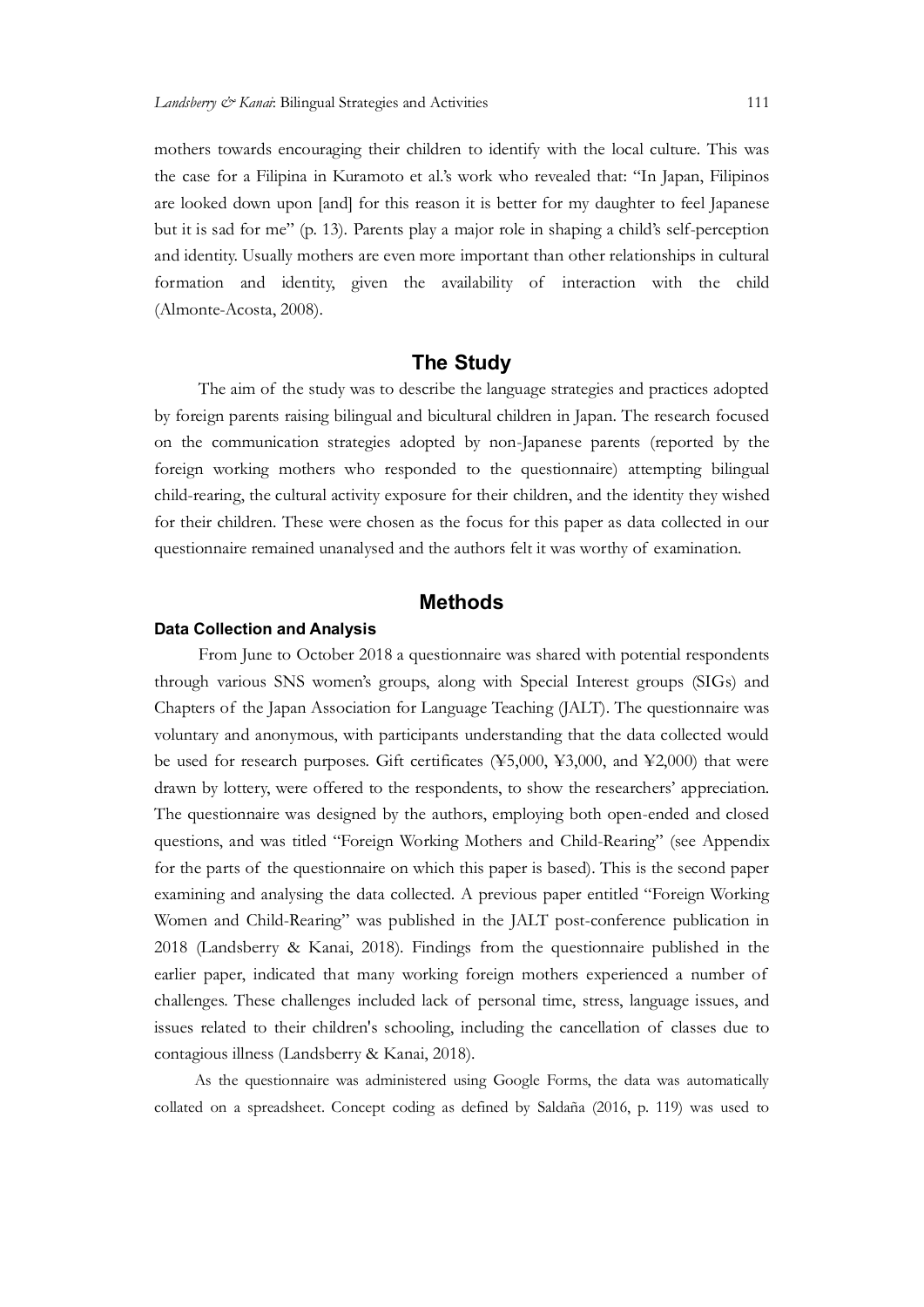112<br>Japan Journal of Multilingualism and Multivulturalism Vol 26 2020<br>identify salient themes in the data submitted for the open-ended items. Responses within each<br>theme were then tallied and converted into percentages for identify salient themes in the data submitted for the open-ended items. Responses within each theme were then tallied and converted into percentages for reporting purposes. It should be noted here that the coding process was carried out by one researcher. Had the second researcher also contributed to the coding procedure, interrater reliability could have been calculated thereby improving the validity and reliability of the results.

### The Questionnaire

The questionnaire consisted of six different sections:

- Section 1 collected the respondents' demographic data.
- Section 2 collected data regarding the respondents' work life.
- Section  $3$  covered their family's structure and bilingualism.
- $\bullet$  Section 4 investigated their hopes for their children's identity, and the different activities they exposed their children to for their bicultural and bilingual development.
- Section 5 examined the familial and social factors that affected their lives.
- $\epsilon$  Section  $6$  covered the challenges and difficulties that they faced.

The questionnaire also investigated how the respondents dealt with these challenges and difficulties mentioned in Section 6 in their everyday lives, along with the hopes they held for Japan becoming a more accepting place for foreign women to live, The Questionnaire<br>
The questionnaire consisted of six different sections:<br>
• Section 1 - collected the respondents' demographic data.<br>
• Section 3 – covered their family's structure and bilingualism.<br>
• Section 4 – invest this paper focuses on the results from sections three and four only. • Section 1 - collected the respondents' demographic data.<br>
• Section 2 – collected data regarding the respondents' work life.<br>
• Section 4 – investigated their homes for their childing and the different<br>
• Section 4 –

Several questions used Likert-type scales. In order to collect more precise data, the scale of one to four was adopted (Edwards  $\&$  Smith, 2014). All questions which were open-ended, requiring longer answers, were optional.

## The Pilot Study

A pilot study was carried out with peers and colleagues before the official questionnaire was released, in order to confirm its comprehensibility and effectiveness. Using the results and feedback from this pilot study, some changes and additions were made to the questionnaire to improve understandability and collect richer data.

# Findings and Discussion

#### The Participants

One hundred and forty-five responses were collected from mothers from different regions across Japan. They identified themselves as 44.1% North American, 19.3% Oceanian, 7.6% British, 5.5% European, 4.1% citizens of the European Union, and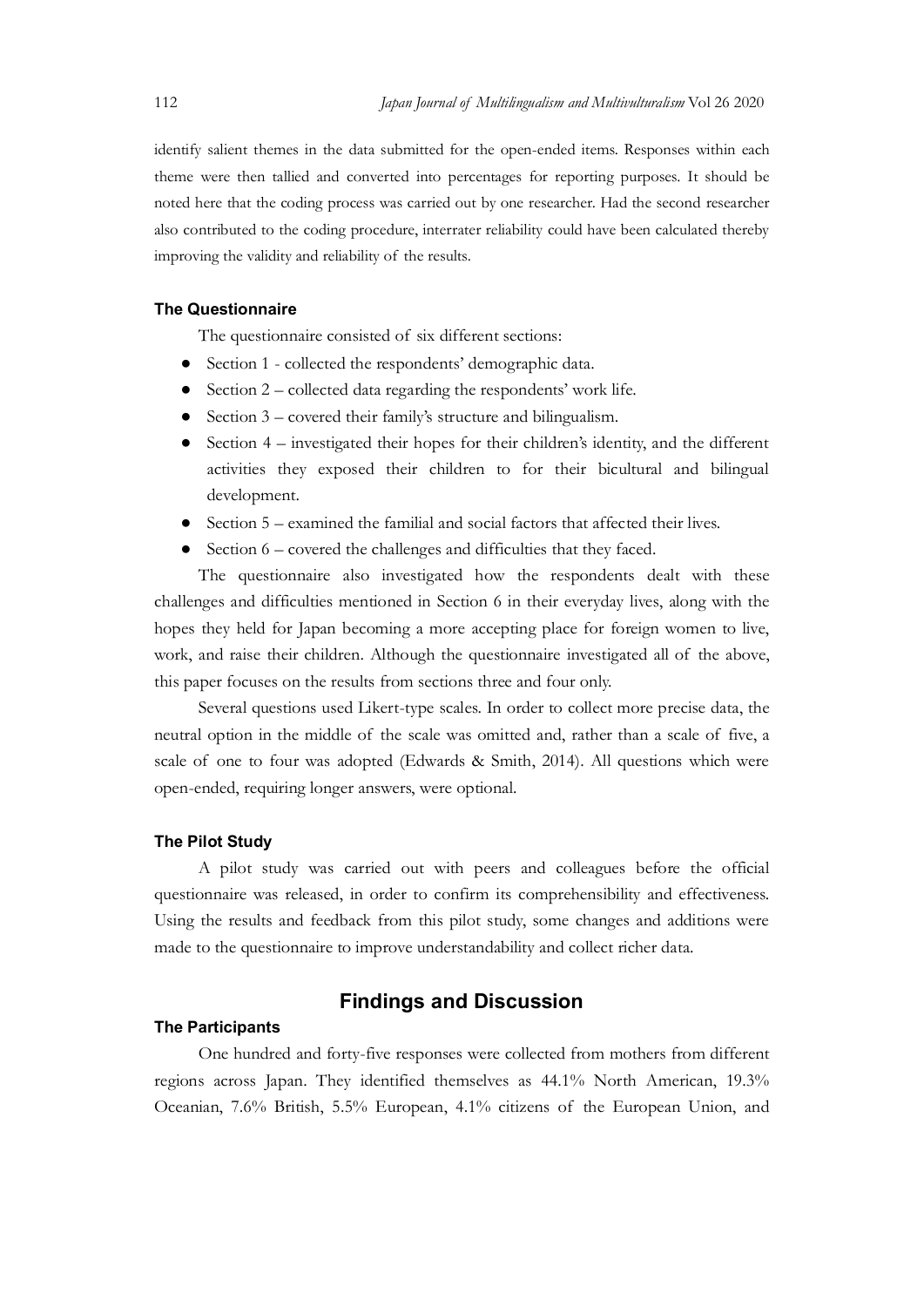13.8% from other regions such as Eastern Europe, Central Asia, Africa, South-East Asia, the Caribbean, and South America. Due to the Brexit negotiations happening at the time

*Landsberry & Kanai:* Bilingual Strategies and Activities 113.8% from other regions such as Eastern Europe, Central Asia, Africa, South-East Asia, the Caribbean, and South America. Due to the Brexit negotiations happening While some of the respondents had been in Japan for more than 40 years, the average length of residence in Japan was in the 16-20 year band. Respondents had an Landsberry  $\phi$  Kanat Bilingual Strategies and Activities (113<br>13.8% from other regions such as Eastern Europe, Central Asia, Africa, South-East Asia,<br>the Caribbean, and South America. Due to the Brexit negotiations happe and the majority (at 75.2%) had a Japanese partner. Their average age was 41.4 years old.

Form other regions such as Eastern Europe, Central Asia, Africa, South-East Asia, aribbean, and South America. Due to the Brexit negotiations happening at the time a collection, British citizens were grouped separately fro respondents said they were from Japan. However, their responses indicated that they were non-Japanese, and as the questionnaire was anonymous, it was impossible to question them regarding their answer or circumstances. It is possible that they had attained Japanese citizenship, or that they were born in Japan to bicultural families. Because of these possibilities, and because their answers indicated that they were non-Japanese, they were included in the analysis.

### Study Limitations

Perhaps the greatest limitation was that the responses were all obtained through a questionnaire and were therefore self-reported. It was also limited to working mother respondents and therefore contained no male voices, or those of mothers who were full-time carers. The fact that the questionnaire investigated other matters, not related to and the majority (at 75.2%) had a Japancse partner. Their average age was 41.4 years old.<br>
Although the questionnaire was targeted at foreign working women, 5.5% of the<br>
respondents said they were from Japan. However, thei may have had an impact on the reported bicultural outcomes. The questionnaire was also administered in English, so the responses were limited to those able to understand and respond in English. It would be ideal to conduct the project again, perhaps interviewing some of the respondents and triangulating the data for it to be more robust. Questionnaires could also be provided in other languages to both males and females, resulting in a more inclusive and diverse data set. Furthermore, data analysis was conducted by one researcher only and the findings were not confirmed by any other researchers. Interrater reliability was not calculated and this is something that should ideally be addressed when conducting a similar study in the future. meass and therefore contained no male voices, or those of mothers who were<br>exteres the paper, may have affected the way the mothers responded, and therefore<br>ave bad an impact on the reported bicultural outcomes. The questi

### The Language Strategies Adopted by Foreign Families

69%, Spanish 6.9%, Chinese 2.1%, German 2.1%, Romanian 1.4%, American sign language 1.4%, and other languages, such as French, Italian, Swahili, Jamaican patois, Hungarian, and Bulgarian. These families with one or more non-Japanese parents adopted the different language strategies shown in Table 1.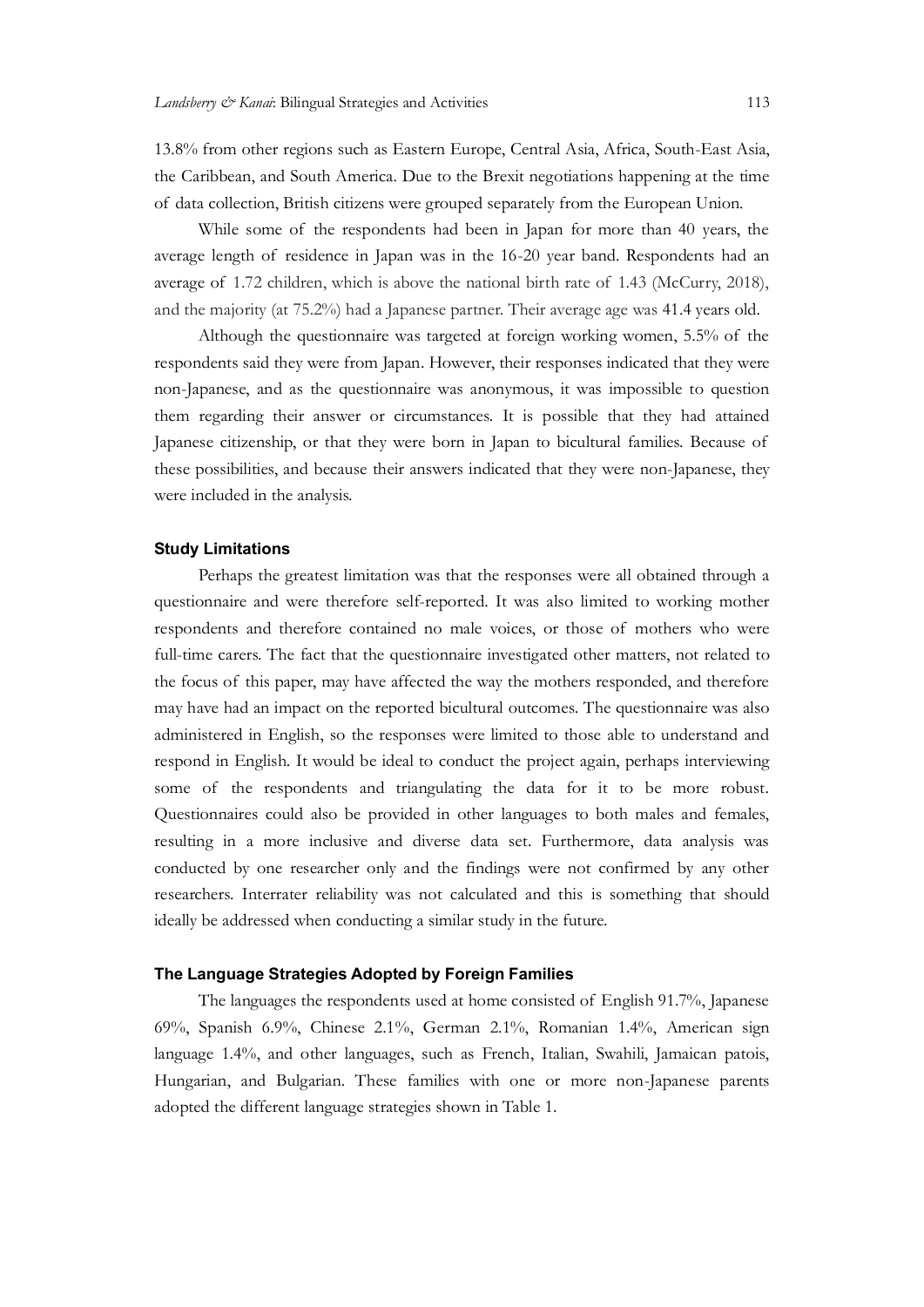| 114<br>Japan Journal of Multilingualism and Multivulturalism Vol 26 2020 |                |            |
|--------------------------------------------------------------------------|----------------|------------|
| Table 1                                                                  |                |            |
| Language Strategies Employed                                             |                |            |
| <b>Language Strategies Employed</b>                                      | <b>Number</b>  | Percentage |
| One parent/person, one language                                          | 48             | 33.1%      |
| Mixed language use                                                       | 44             | 30.3%      |
| Minority language @ home                                                 | 33             | 22.8%      |
| Time and place                                                           | 17             | 11.7%      |
| Lingua franca                                                            | $\overline{2}$ | 1.4%       |

#### Table 1

The most popular strategy was the OPOL strategy, at 33.1%. In this strategy each parent speaks their own language to the children. This strategy was first documented by Ronjat in 1913 and has become a pivotal strategy for parents wishing to raise their children bilingually. While OPOL is often the most popular strategy, it is not always the **Language Strategies Employed**<br> **Language Strategies Employed**<br> **One parent/person, one language**<br>
Mixed language use  $\frac{48}{30.3\%}$ <br>
Mixed language (abome<br> **The and place (b)** browners  $\frac{44}{17}$ <br> **The most popular str** up in OPOL environments in Belgium, more than a quarter were unable to speak one of their parents' languages. As discussed earlier, this was also confirmed by Yamamoto (2001) for children being raised in Japan. The amount of input a speaker receives in a language is an important element of their language development and will ultimately determine the proficiency they will have in the language, and therefore their level of bilingualism (De Houwer, 2007; Grosjean, 2009; Yamamoto, 2001). **Son-native** 10.7%<br>
The most popular strategy was the OPOL strategy, at 33.1%. In this strategy each<br>
parent speaks their own language to the children. This strategy was first documented by<br>
Ronjat in 1913 and has become

The next most popular strategy was mixed language use, at 30.3%. This is where reality than a strategy, and is often adopted by families living in countries such as Belgium or Switzerland, where different languages are spoken side by side in the community.

Minority language at home was the third most popular, with 22.8% of respondents employing this strategy. This is where the home language is different from the greater community. This was followed by the time and place strategy at 11.7%, where a regular time and place is chosen to contribute to the child's bilingual language development. Another strategy used by parents was the *lingua franca*. This involves speakers using a second or even third language to communicate together in a common language, and this was employed by 1.4% of the respondents. The least popular strategy, at 0.7%, was the non-native strategy, where parents each use their second language to talk to their children. This strategy is challenging, as it requires parents to have enough proficiency in the bilingualism (De Houwer, 2007; Grosjean, 2009; Yamamoto, 2001). The next most popular strategy axes a and angle to set a framilies mix their language to all members are bilingual or multilingual. This is more of a framilie throughout their lifetimes. (For more information about language strategies see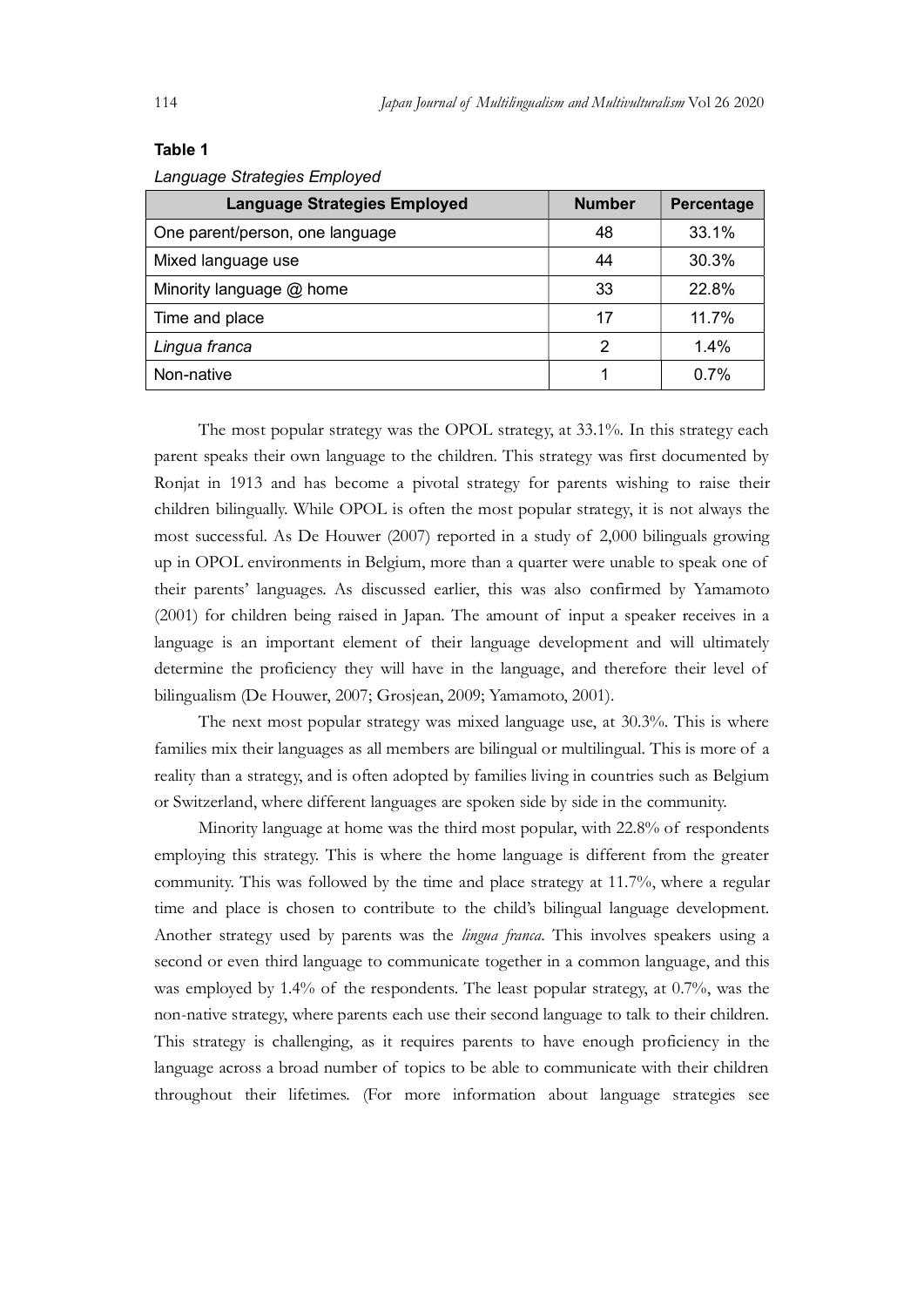### Barron-Hauwaert, 2011).

Table 2 shows the activities that parents engaged in with their children to give them bilingual exposure. The top five activities were *using media content and listening to music* from both cultures (79.3%), reading books from both cultures (72.4%), celebrating holidays for both cultures (71%), learning manners and behaviour for both cultures (70.3%), and using materials from the parent's home country or in the parent's language  $(68.3\%)$ .

## Table 2

#### Bilingual Exposure

| <b>Bilingual Exposure</b>                                                                               | <b>Number</b> | Percentag   |
|---------------------------------------------------------------------------------------------------------|---------------|-------------|
|                                                                                                         |               | $\mathbf e$ |
| They watch media content/ listen to music from both                                                     | 115           | 79.3%       |
| cultures                                                                                                |               |             |
| They read books from both parents' cultures                                                             | 105           | 72.4%       |
| We celebrate holidays for both cultures                                                                 | 103           | 71%         |
| They learn manners and behaviour for both cultures                                                      | 102           | 70.3%       |
| Use learning materials from your home country or those                                                  | 99            | 68.3%       |
| in your language                                                                                        |               |             |
| They Skype, Facetime, talk on the phone etc. with                                                       | 97            | 66.9%       |
| relatives and/or friends overseas                                                                       |               |             |
| Networking with other bilingual and bicultural families                                                 | 94            | 64.8%       |
| Relatives and/or friends visit from overseas                                                            | 90            | 62.1%       |
| Frequent trips to your home country                                                                     | 86            | 59.3%       |
| Minority language classes (on Saturdays or another day)                                                 | 32            | 22.1%       |
| All of the above                                                                                        | 21            | 14.5%       |
| None of the above                                                                                       | $\mathbf 0$   | 0%          |
| Other                                                                                                   | 17            | 11.7%       |
| Note. As individuals gave multiple responses, totals do not equal 100%.                                 |               |             |
|                                                                                                         |               |             |
| Despite a dearth of published and available bilingual resources, particularly for                       |               |             |
| those living outside of major cities, bilingual families make an effort to engage in                    |               |             |
| activities for their children's bilingual development. These include <i>reading books from both</i>     |               |             |
| parent's cultures and using materials from the parent's home country or those in the parent's language. |               |             |
| Families that use English as a minority language tend to have access to materials and                   |               |             |

those living outside of major cities, bilingual families make an effort to engage in activities for their children's bilingual development. These include *reading books from both* parent's cultures and using materials from the parent's home country or those in the parent's language.<br>Families that use English as a minority language tend to have access to materials and resources that greatly outnumber those of other minority languages. They also participate in activities such as networking with other bilingual or bicultural families (64.8%), which could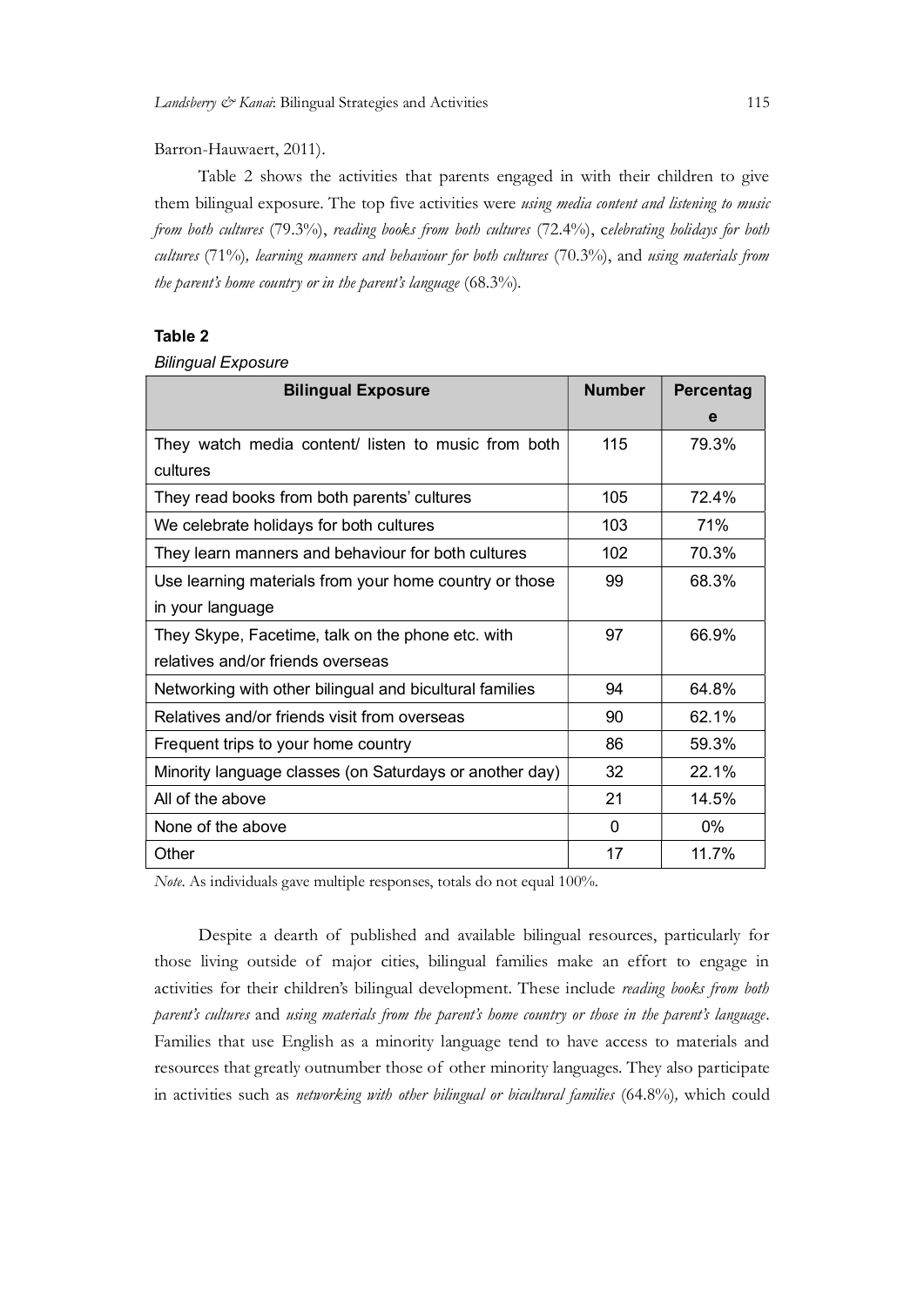Japan Journal of Multilingualism and Multivulturalism Vol 26 2020<br>
benefit not only the children but the entire family. This is extremely important for<br>
bilingual families that may live in more rural areas, as there is gen benefit not only the children but the entire family. This is extremely important for Japan Journal of Multilingualism and Multivulturalism Vol 26 2020<br>benefit not only the children but the entire family. This is extremely important for<br>bilingual families that may live in more rural areas, as there is gener activities available to them.

Two thirds of the respondents also took advantage of modern technology by using platforms such as Skype and Facetime to keep in touch with friends and family overseas.

One of the open-ended optional sections enquired whether the respondent felt that their children had different strengths in the minority language compared to their Siblington Internal of Multilingualism and Multimlandian Vol 26 2020<br>
Denefit not only the children but the entire family. This is extremely important for<br>
Diffigual families that may live in more rural areas, as there is responses indicated that the elder child's bilingual skills were more advanced than those *Japan Journal of Multitingualism and Multimultaralism* Vol 26 2020<br>benefit not only the children but the entire family. This is extremely important for<br>bilingual families that may live in more rural areas, as there is gen said, "Oldest is stronger in the minority language" and another, aged 41-45, from the European Union said, "Younger child is weaker with minority language." Birth order has been found to affect language development, with children born earlier showing greater linguistic abilities than their later born siblings (Oshima-Takane & Robbins, 2003). Even though the explanation for this remains unconfirmed, it is thought to be because the earlier-born child receives more individual linguistic input, which does not need to be shared with any siblings (Oshima-Takane & Robbins, 2003). abatforms such as Skype and Facetime to keep in touch with friends and family<br>
as.<br>
One of the open-ended optional sections enquired whether the respondent felt<br>
one of the open-ended optional scribons in the minority lang

language will affect a child's linguistic skills and their preferred language. For example, a parent's heavy work schedule leading to the child spending extended time at Japanese day care, or with Japanese grandparents, will limit bilingual exposure. This was seen when a participant from North America, aged 31-35, said, "My younger son had less time with me as I had a longer commute and a heavier work schedule. His English is the weakest." Another, aged 46-50, from Oceania said, "English is the second language due to environment and childcare." Another, also aged 46-50, from Oceania said "The youngest was looked after a lot more by her father or his parents, and her English is a lot weaker." linguistic abilities than their later born siblings (Oshima-Takane & Robbins, 2003). Even<br>though the explanation for this remains unconfirmed, it is thought to be because the<br>earlier-born rhild receives more individual lin though the explanation for this remains unconfirmed, it is thought to be because the earlier-born child receives more individual linguistic input, which does not need to be shared with any sibilings (Oshima-Takane & Robbin earlier-born child receives more individual linguistic input, which does not need to be shared with any siblings (Oshima-Takane & Robbins, 2003).<br>It must also be acknow-degeted that the amount of exposure to the minority l It must also be acknowledged that the amount of exposure to the minority<br>language will affect a child's impusite skills and their preferred language. For example, a<br>parent's heavy work schedule leading to the child spendin language will affect a child's linguistic skills and their preferred language. For example, a parench's heavy work schedule leading to the child spending exterded time at Japanese day car, or with Japanese paradparents, wi

It has been confirmed that a bilingual's language development depends on the contributors to bilingual acquisition (Bridges & Hoff, 2014; De Houwer, 2011). The input, the child's bilingualism will suffer as a result.

Despite all of the cognitive benefits (Bialystok, 2011; Bialystok et al., 2005), heightened intellectual skills (Hakuta, 1990), and a more flexible mindset (Bialystok, 2011;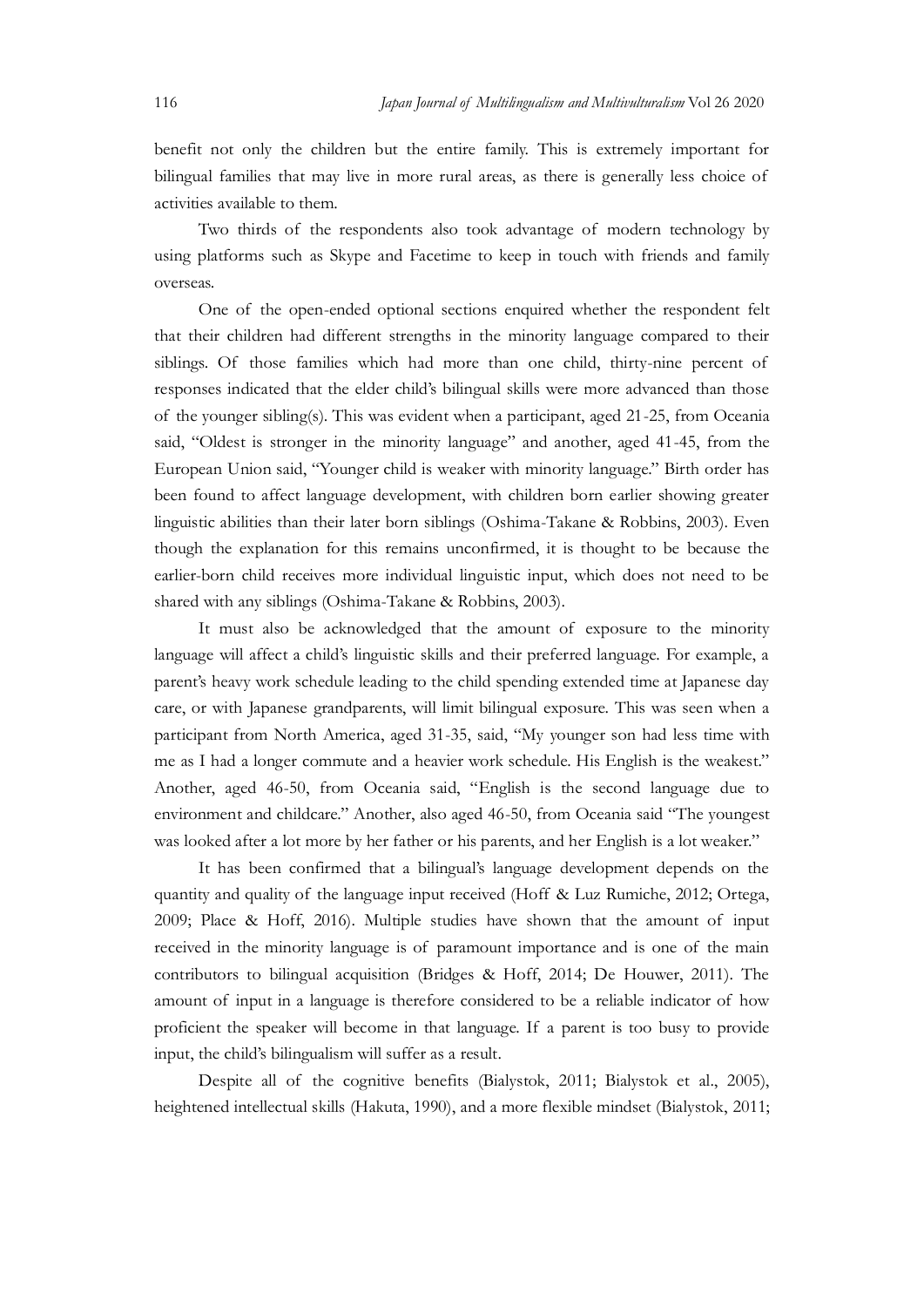Bialystok et al., 2005) in different situations that bilingualism is said to offer (Bialystok, 2011; Bialystok et al., 2005; Hakuta, 1990), our research revealed that there are still parents who hold a negative view towards bilingualism. Although this was only one participant's response, we feel it is worth mentioning as parents with this opinion do not support or encourage their child/children's bilingualism. This was evident when a North American mother, aged between 36-40, said, "Her father is resistant to using English for any family communication, and the state of munications that bilingualism is said to offer (Bialystok, 2011; Bialystok et al., 2005; Hakuta, 1990), our research revealed that there are still parents who hold a negative view our daughter my native language (English)."

The data also revealed that 28.5% of the children preferred Japanese. As one mother, aged 36-40, from the European Union said, "...but my youngest doesn't bother speaking to me in French, even though I speak to her in French, she answers to me in Japanese." Another comment was from a mother, aged 41-50, from Oceania, who said, "Younger son mostly uses Japanese and tells me he has forgotten his English, even though understanding everything." This trend is commonplace among bilingual children Bialystok et al., 2005) in different situations that bilingualism is said to offer (Bialystok, 2011; Bialystok et al., 2005; Hakuta, 1990), or research revealed that there are still participant's webolod a negative view to particularly prevalent after the children begin to attend day care or school, as the community language is seen to belong to their peers and friends (Hoffman, 1985). our daughter my native language (English)."<br>The data also revealed that 28.5% of the children preferred Japanese. As one<br>mother, aged 36-40, from the European Union said, "...but my youngest doesn't bother<br>speaking to me i speaking to me in French, even though 1 speak to her in French, she answers to me in Spagnaese." Another comment was from a mother, aged 41-50, from Oceania, who said, "Younger son mostly uses Japances and tells me he has

Fourteen percent of responses also showed that, even though children are from the same family and have perhaps been exposed to the same activities for their language development, differences between their bilingual ability can also arise. Each individual's bilingual experience differs, and this is completely natural (Barron-Hauwaert, 2011). factors change a family's linguistic landscape and impact on their children's bilingualism.

Table 3 reveals the respondents' hopes for their children's identity. More than 75% responded that they hoped their children would identify as my culture. Almost 18% responded with other, leaving options for their children's identity more open.

The participants choosing other included an Australian in her 40s who has been in Japan for 16-20 years who commented, "Ultimately both, but most importantly I want them to identify as themselves. Not be defined by a culture/race," Another respondent, an American woman in her 50s who has been in Japan for more than 30 years, said she Fourteen percent of responses also showed that, even though children are from<br>the same family and have perhaps been caposed to the same activities for their hangong<br>development, differences between their bilingoal ability backgrounds" and another British woman in her 40s who has been in Japan for 16-20 years said that she hoped they, "Identify as a citizen of the world." Changes in country of residence, family circumstances, occupations, and numerous other factors changes a dimily binguistic landscape and impact on their children's bilingualism. Table 3 reveslobs the respondents hoped tha

As identity is such a fluid phenomenon, one which can change over time and in responses, their hopes showed that the children's bicultural identity would definitely form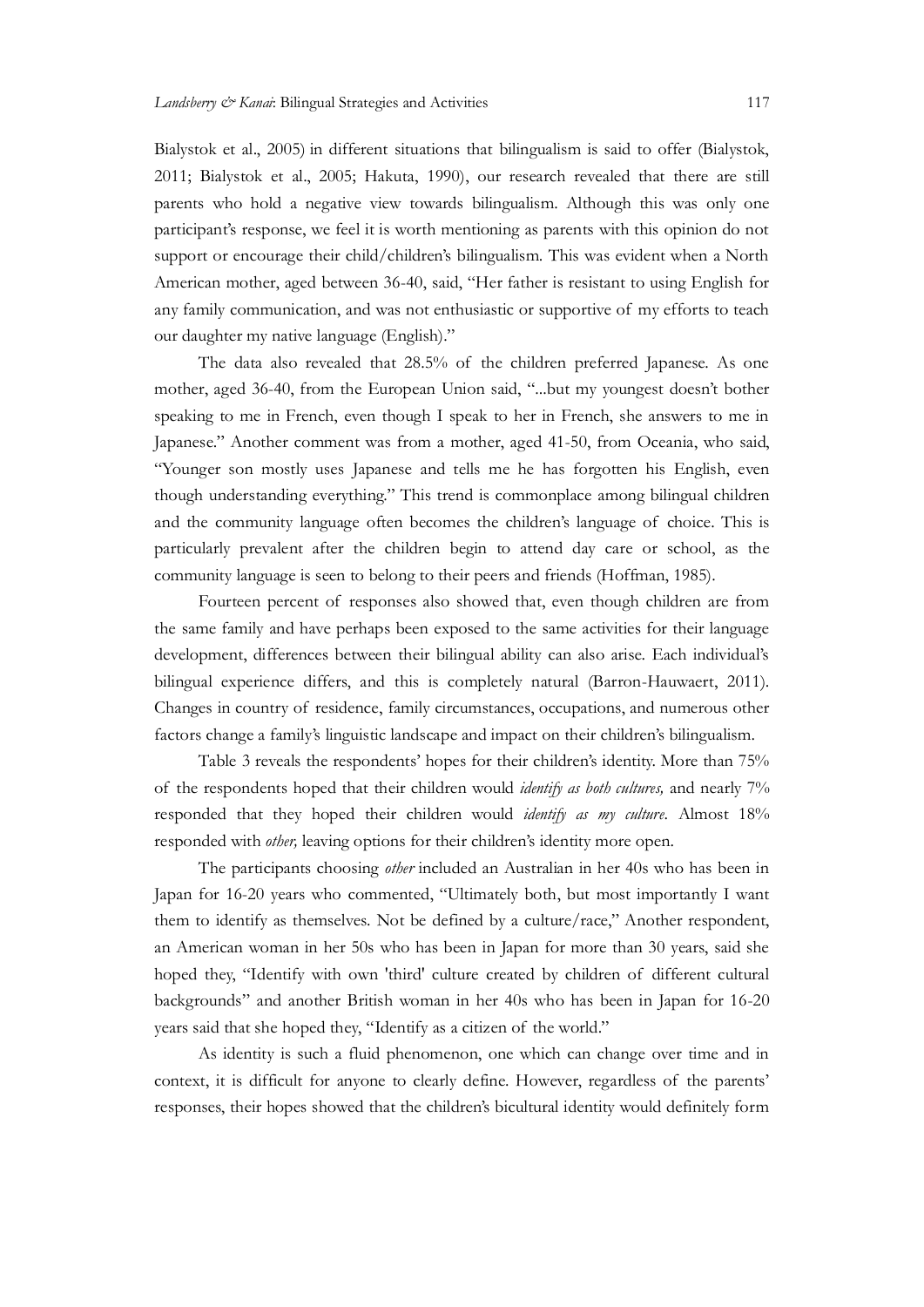Japan Journal of Multilingualism and Multivulturalism Vol 26 2020<br>a piece of the puzzle that would make up their greater identity.<br>**Table 3** a piece of the puzzle that would make up their greater identity.

#### Table 3

| 118                                                                                        |                   | Japan Journal of Multilingualism and Multivulturalism Vol 26 2020 |            |
|--------------------------------------------------------------------------------------------|-------------------|-------------------------------------------------------------------|------------|
| a piece of the puzzle that would make up their greater identity.                           |                   |                                                                   |            |
| Table 3                                                                                    |                   |                                                                   |            |
| <b>Identity Hoped For</b>                                                                  |                   |                                                                   |            |
| <b>Identity Hoped For</b>                                                                  |                   | <b>Number</b>                                                     | Percentage |
| Identify as both cultures                                                                  |                   | 109                                                               | 75.2%      |
| Identify as my culture                                                                     |                   | 10                                                                | 6.9%       |
| Identify as their father's culture                                                         |                   | $\mathbf{0}$                                                      | $0\%$      |
| Other                                                                                      |                   | 26                                                                | 17.9%      |
|                                                                                            |                   |                                                                   |            |
|                                                                                            | <b>Conclusion</b> |                                                                   |            |
| This study provides a window into the language practices of bilingual families and         |                   |                                                                   |            |
| contributes to the existing literature about bilingualism and biculturalism in Japan. With |                   |                                                                   |            |
| an increase in foreign residents, it is only natural to see more intermarriage than ever   |                   |                                                                   |            |
| before, and with more intermarriage and biracial children, Japan seems to be becoming      |                   |                                                                   |            |
| internationalised from the inside-out.                                                     |                   |                                                                   |            |
|                                                                                            |                   |                                                                   |            |

# Conclusion

This study showed that the OPOL strategy was the most popular approach for families attempting to raise their children bilingually. However, it must be remembered that the majority of respondents were from native-English speaking countries, a category **Conclusion 109** 75.2%<br> **Concify as my culture** 10 6.9%<br> **Concify as their father's culture** 10 6.9%<br> **Conclusion**<br>
26 17.9%<br> **Conclusion**<br>
This study provides a window into the language practices of bilingual families an languages, to raise their children bilingually (Kuramoto et al., 2017), given that English is a highly esteemed language in Japan (Yamamoto, 2001). This study provides a window into the language practices of bilingual families and<br>outes to the existing literature about bilingualism and biculuralism in Japan. With<br>rease in foreign residents, it is only natural to see m before, and with more intermarriage and biracial children, Japan scens to be becoming<br>internationalised from the inside-out.<br>This study showed that the OPOL strategy was the most popular approach for<br>families attempting to internationalised from the inside-out.<br>
This study showed that the OPOL strategy was the most popular appr<br>
families attempting to raise their children bilingually. However, it must be rem<br>
that the majority of respondents

Whilst the respondents showed that they had many hopes for their children's identity, more than 75% hoped that their children *identified with both cultures*. This shows that most respondents felt that both of their children's cultures were equally important.

it was important to raise their children bilingually, and that they attempted to engage in various activities to promote bilingualism. They also showed that respondents were aware

# References

- Almonte-Acosta, S. (2008). Ethnic identity: The case of Filipino-Japanese children in Japan. Asia Pacific Social Science Review, 8(2), 17-33.
- Barron-Hauwaert, S. (2011). Bilingual siblings: Language use in families. Bristol UK: Multilingual Matters.

Berry, J. W. (2005). Acculturation: Living successfully in two cultures. International Journal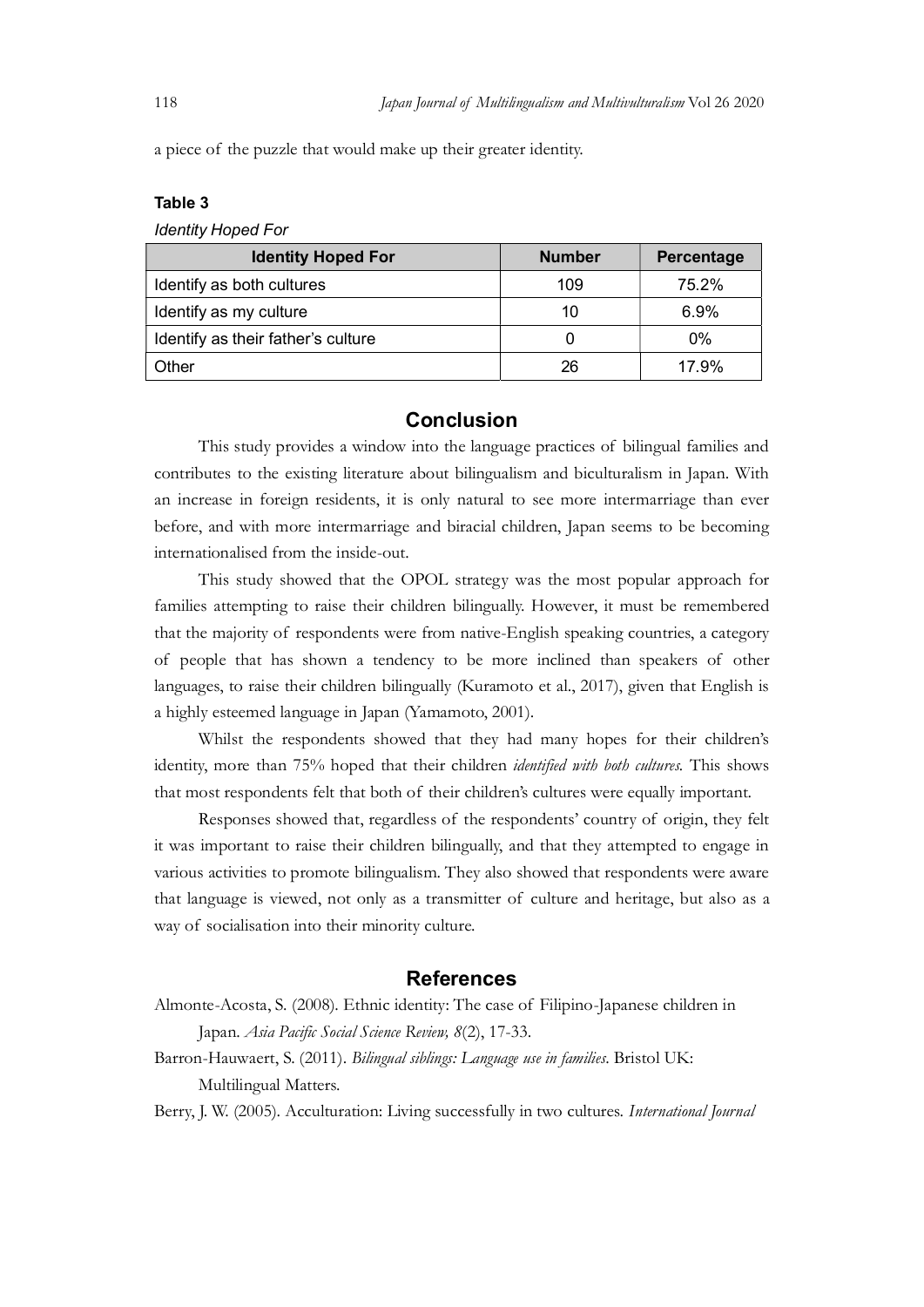- 
- erry & Kanai: Bilingual Strategies and Activities<br>of *Intercultural Relations*, 29, 697-712.<br>cok, E. (2011). Reshaping the mind: The benefits of bilingualism. *Canadian Jo*<br>of *Experimental Psychology, 65*(4), 229 –235. ht Landsberry & Kanai: Bilingual Strategies and Activities<br>
f Intercultural Relations, 29, 697-712.<br>
Bialystok, E. (2011). Reshaping the mind: The benefits of bilingualism. *Canadian Journal*<br>
of Experimental Psychology, 65(4 ory & Kanai: Bilingual Strategies and Activities<br>
of Intercultural Relations, 29, 697-712.<br>
ok, E. (2011). Reshaping the mind: The benefits of bilingualism. *Canadian Journal*<br>
of Experimental Psychology, 65(4), 229 –235. Bialystok, E., Craik, F. I. M., Grady, C., Chau, W., Ishii, R., Gunji, A., & Pantev, C. (2005). MEG. NeuroImage, 24, 40-49. https://doi.org/10.1016/j.neuroimage.2004.09.044
- erry & Kanai: Bilingual Strategies and Activities<br>
of *Interultural Relations*, 29, 697-712.<br>
ok, E. (2011). Reshaping the mind: The benefits of bilingualism. *Canadian Journal*<br>
of *Experimental Pyybology*, 65(4), 229 –23 Bridges, K., & Hoff, E. (2014). Older sibling influences on the language environment and ery e'x Kanai: Bilingual Strategies and Activities (19<br>
ok, E. (2011). Reshaping the mind: The benefits of bilingualism. *Canadian Journal*<br>
of *Experimental Psychology, 65*(4), 229–235. https://doi.org/10.1037/a0025406<br>
o 225-241. https://doi.org/10.1017/S0142716412000379 *Landsberry*  $\<<$  *Kanak Bilingual Strategies and Activities* 119<br> *of International Relations, 29, 697-712.*<br>
Bialystok, F., (2011). Reshaping the minic: The benefits of bilingualism. *Canadian Journal*<br> *of Experiment* Educational Islingual Strategies and Activities and Maringuage Comparison of *Internalteral Relations, 29, 697-712.*<br>
Educations, E. (2011). Reshaping the mind: The benefits of bilingualism. *Canadian Journal* of *Experime* MEG. *Neurolange, 24*, 40-49. hups://doi.org/10.1016/<sub>i</sub>.neuroimage.2004.09.044<br>
Bridges, K., & Hoff, E. (2014). Older sibling influences on the language environment and<br>
language development of todders in bilingual homes. s, K., & Hoff, F. (2014). Older sibling influences on the language environment and<br>language development of toddlers in bilingual homes. *Applied Pycholinguist*, 35(2),<br>225-241. https://doi.org/10.1017/S0142716412000379<br>Joh
- 
- Crippen, C., & Brew, L. (2013). Strategies of cultural adaptation in intercultural parenting. The Family Journal: Counselling and Therapy for Couples and Families, 21(3), 271-263. https://doi.org/ 10.1177/1066480713476664 extremeness of cultural adaptation in intercultural parenting.<br>The Unmity Journal: Counselling and Theraty for Couples and Unmilies, 21(3), 271-263.<br>https://doi.org/10.1177/1006480713476664<br>https://doi.org/10.1017/S014271
- De Houwer, A. (2007). Parental language input patterns and children's bilingual use. Applied Psycholinguistics, 28, 411-424. https://doi.org/10.1017/S0142716407070221
- De Houwer, A. (2011). Language input environments and language development in bilingual acquisition. Applied Linguistics Review, 2, 221-239. https://doi.org/10.1515/9783110239331.221
- https://doi.org/10.1515/ijsl.1988.72.101 Suwer, A. (2007). Parental language input patterns and children's bilingual use.<br> *Applied Psychologyatities*, 28, 411-424. https://doi.org/10.1017/S0142716407070221<br>
bilingual acquisition. *Applied Linguistics* Review, 2,
- Döpke, S. (1992). One parent one language: An interactional approach. Amsterdam, Netherlands: John Benjamins.
- Edwards, M., & Smith, B. (2014). The effects of the neutral response option on the
- Gaynor, B. (2018). Bilingualism and family language policy in outlying areas of Japan. http://hdl.handle.net/10258/00009613
- Grosjean, F. (2009). What parents want to know about bilingualism. The Bilingual Family Newsletter, 26(4), 1-6.
	- http://www.multilingualmatters.com/pdf/bilingual\_family/BFN%2026-4.pdf
- Hakuta, K. (1990). Bilingualism and bilingual education: A research perspective. *Occasional* Papers in Bilingual Education, 1. Washington, DC: National Clearinghouse for Bilingual Education.
- Hoff, E., & Luz Rumiche, R. (2012). Studying children in bilingual environments. In E.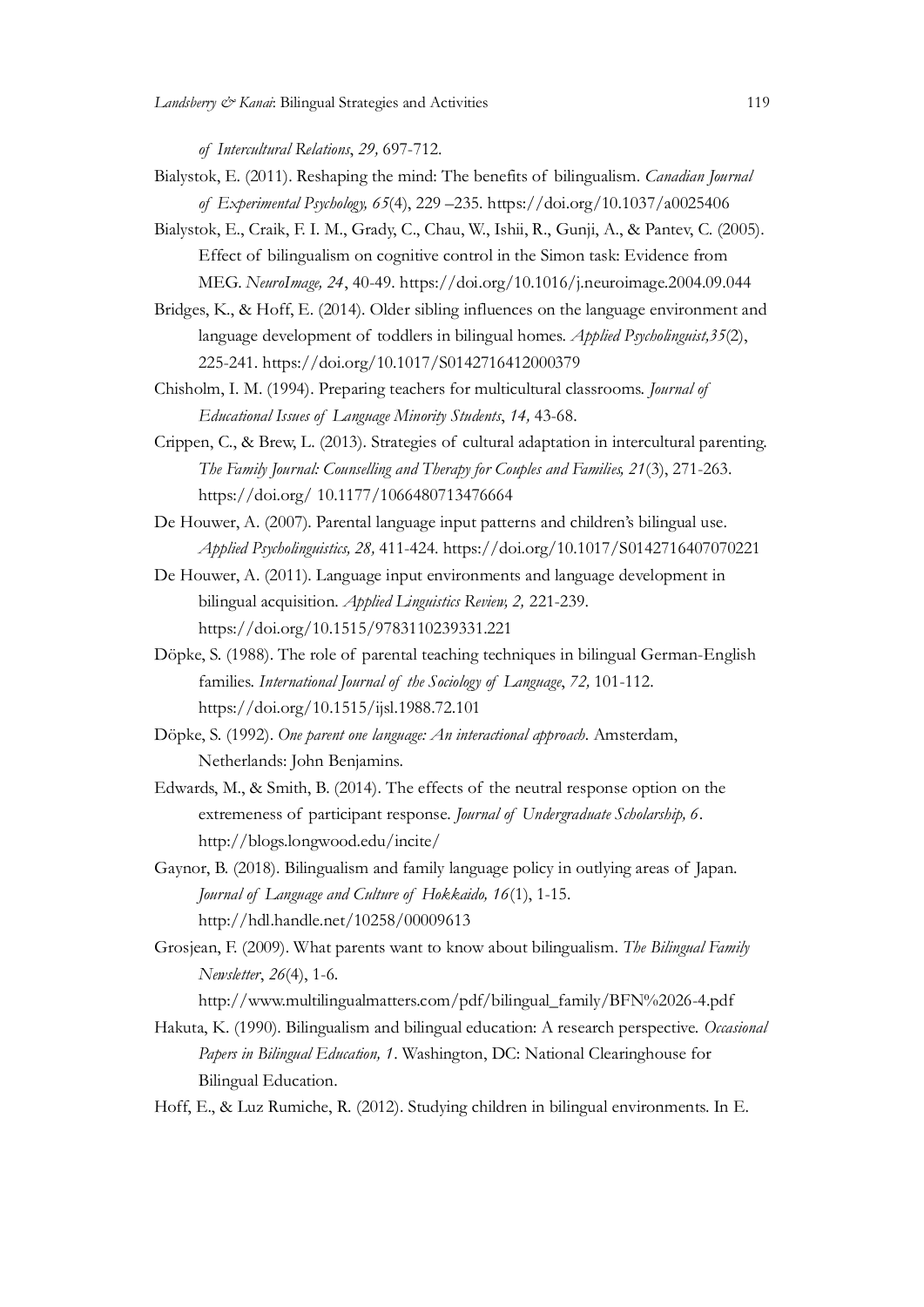120<br>Japan Journal of Multilingualism and Multivulturalism Vol 26 2020<br>Hoff (Ed.), Research Methods in Child Language: A Practical Guide (pp. 300-316).<br>Oxford, UK: Wiley-Blackwell.<br>Hoffman, C. (1985). Language acquisition i Hoff (Ed.), Research Methods in Child Language: A Practical Guide (pp. 300-316). Oxford, UK: Wiley-Blackwell.

and Multicultural Development, 6(6), 479-495.

https://doi.org/10.1080/01434632.1985.9994222

- 120<br>
Hoff (Ed.), Research Methods in Child Language: A Practical Guide (pp. 300-316).<br>
Oxford, UK: Wiley-Blackwell.<br>
Hoffman, C. (1985). Language acquisition in two trilingual children. *Journal of Multilingual*<br>
and Mul Ito, T. (2006). 外国人妻の問題と日本の「多言語・多文化共生」への課題:家族社会学の視点 を含めた国際結婚研究の整理から [The problems faced by foreign wives and issues Japan Journal of Multilingualism and Multimulturalism Vol 26 2020<br>
IIoff (Ed.), Research Methods in Child Language: A Practical Guide (pp. 300-316).<br>
Oxford, UK: Wiley-Blackwell.<br>
nan, C. (1985). I anguage acquisition in research on intercultural marriages from the perspective of family sociology]. Multicultural Relations, 3, 129-139. **Oxford, UK: Wiley-Blackwell.**<br>
Hoffma, C. (1985). Language acquisition in two trilingual children. Journal of *Multilingual*<br>
and Multidiatoral Dreteloment,  $G(0, 479-495$ .<br>
https://doi.org/10.1080/01434632.1985.9994222 aan, C. (1985). Language acquisition in two trilingual children. *Journal of Multilingual*<br>and Multicultural Development, 6(6), 479-495.<br>https://doi.org/10.1080/01434632.1985.9994222<br>2006). 外国人妻の問題と日本の「多言語・多文化共生」への課題:家族社会 Ito, T. (2006). 外国人妻の問題と日本の「多言語・多文化共生」への課題: 家族社会学の税点<br>
を含めた国際結婚研究の整理から [The problems faced by foreign wives and issues<br>
for Japan's society based on "Multingualism and Multiculturalism"? Summary of<br>
research on intercultu
- Jackson, L. (2006). Foreign fathers: Native English speaking fathers' contributions to bilingual child-rearing in intermarried families in Japan. New Voices: Cross-Cultural Encounters in the Australia Japan Relationship, 1, 87-98. https://newvoices.org.au/volume-1/foreign-fathers-native-english-speaking-father s-contributions-to-bilingual-child-rearing-in-intermarried-families-in-japan/
- https://www.japantimes.co.jp/news/2018/03/28/national/number-foreign-reside nts-japan-hit-record-high-2-56-million-end-2017/
- in historically monolingual cultures. Shimane kenritsu daigaku Sougou seisaku gakkai, Sougou seisaku rongyou, 25, 31-44.

https://ushimane.repo.nii.ac.jp/?action=repository\_uri&item\_id=998

- Kuramoto, M., Koide, T., Yoshida, T., & Ogawa, E. (2017). Raising multicultural children in Japan: A mixed methods examination of parent-child-society dynamics. Journal bilingual child-rearing in intermarried families in Japan. *New Voices: Cross-Cultural*<br> *Encounters in the Australia Japan Relationship, 1,* 87-98.<br>
https://newvoices.org.au/volume-1/foreign-fathers-native-english-speakin 10.1080/17475759.2017.1355839 https://ushimane.repo.nii.ac.jp/?action=repository\_uri&item\_id=998<br>Kuramoto, M., Koide, T., Yoshida, T., & Ogawa, E. (2017). Raising multicultural child<br>in Japan: A mixed methods examination of parent-child-society dynamic
- Landsberry, L., & Kanai, T. (2019). Foreign Working Women and Child-Rearing. In P. Clements, A. Krause, & P. Bennett (Eds.), Diversity and inclusion (pp. 31-42). Tokyo, Japan: Japan Association for Language Teachers.
- Lanza, E. (1997). Language mixing in infant bilingualism: A sociolinguistic perspective. Oxford, UK: Clarendon Press.
- McCurry, J. (2018, December 27). Japan shrinking as birthrate falls to lowest level in history. The Guardian. https://www.theguardian.com/world/2018/dec/27/japan-shrinking-as-birthrate-f alls-to-lowest-level-in-history
-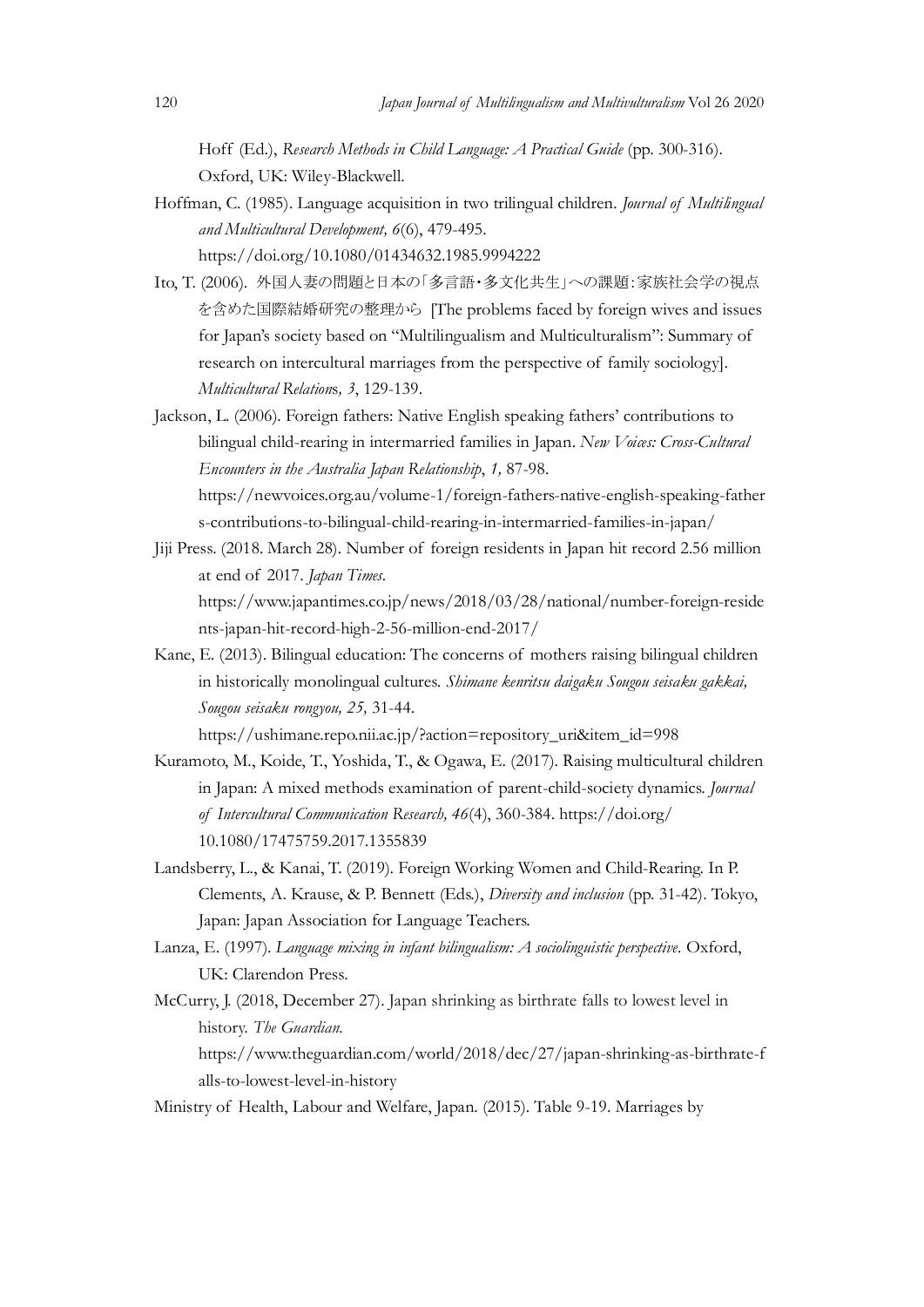nationality of bride and groom: Vital statistics in Japan. Available at

- https://www.e-stat.go.jp/stat-search/files?page=1&layout=datalist&toukei=00450
- 011&tstat=000001028897&cycle=7&year=20130&month=0&tclass1=000001053 058&tclass2=000001053061&tclass3=000001053069
- Oikawa, S., & Yoshida, T. (2007). An identity based on being different: A focus on erry & Kanai: Bilingual Strategies and Activities<br>
121<br>
nationality of bride and groom: Vital statistics in Japan. Available at<br>
https://www.e-stat.go.jp/stat-search/files?page=1&layout=datalist&toukci=00450<br>
011&tstat=000
- Ortega, L. (2009). Understanding second language acquisition. Oxford, UK: Routledge.
- Oshima-Takane, Y., & Robbins, M. (2003). Linguistic environment of secondborn children. First Language, 23(1), 21-40. https://doi.org/10.1177/0142723703023001002
- Paradowski, M. B., & Michałowska, M. (2016). Establishing a bilingual home: Parents' perspective on the effectiveness of the adopted communication strategies. Lingwistyka Stosowana, 17(2), 43-65.
- Place, S., & Hoff, E. (2011). Properties of dual language exposure that influence 2-year-olds' bilingual proficiency. Child Development, 82(6), 1834-1849. https://doi.org/10.1111/j.1467-8624.2011.01660.x
- Ronjat, J. (1913). Le développement du langage observé chez un enfant bilingue [Language development as observed in a bilingual child]. Paris, France: Champion.
- Saldaña, J. (2016). The coding manual for qualitative researchers ( $3<sup>rd</sup>$  edition). London, UK: SAGE Publications.
- Linguistics Review, 1, 171-192. https://doi.org/10.1515/9783110222654.171
- Ortega, L. (2009). Understanding second language acquisition. Oxford, UK: Routledge.<br>
Oshima-Takane, Y., & Robbins, M. (2010). Linguistic environment of secondborn<br>
children. *First Lamguage, 23*(1), 21-40.<br>
https://doi.o children. *First Language, 23*(1), 21-40.<br>
https://do.iorg/10.1177/0142723703023001002<br>
Paradoswis, M. B., & Michalowska, M. (2016). Establishing a bilingual home: Parents'<br>
perspective on the effectiveness of the adopted https://doi.org/10.1177/0142723703023001002<br>wski, M. B, & Michalowska, M. (2016). Establishing a bilingual home: Parents'<br>perspective one the effectiveness of the adopted communication<br>strategies *I singuistyles Stosomma,* Development, 27(4), 319-331. https://doi.org/10.2167/jmmd441.1 2-year-olds' bilingual proficiency. *Child Development*, 82(6), 1834-1849.<br>
https://doi.org/10.11111/j.1467-8624-2011.01660*x*<br>
1, [0113). Le dévelopment an langage observe does an outpart bilingue [Language<br>
development a
- Yamamoto, M. (2001). Language use in interlingual families: A Japanese–English sociolinguistic study. Clevedon, UK: Multilingual Matters.
- Yoshida, T., & Oikawa, S. (2012). Differing reactions to growing up biethnic in Japan and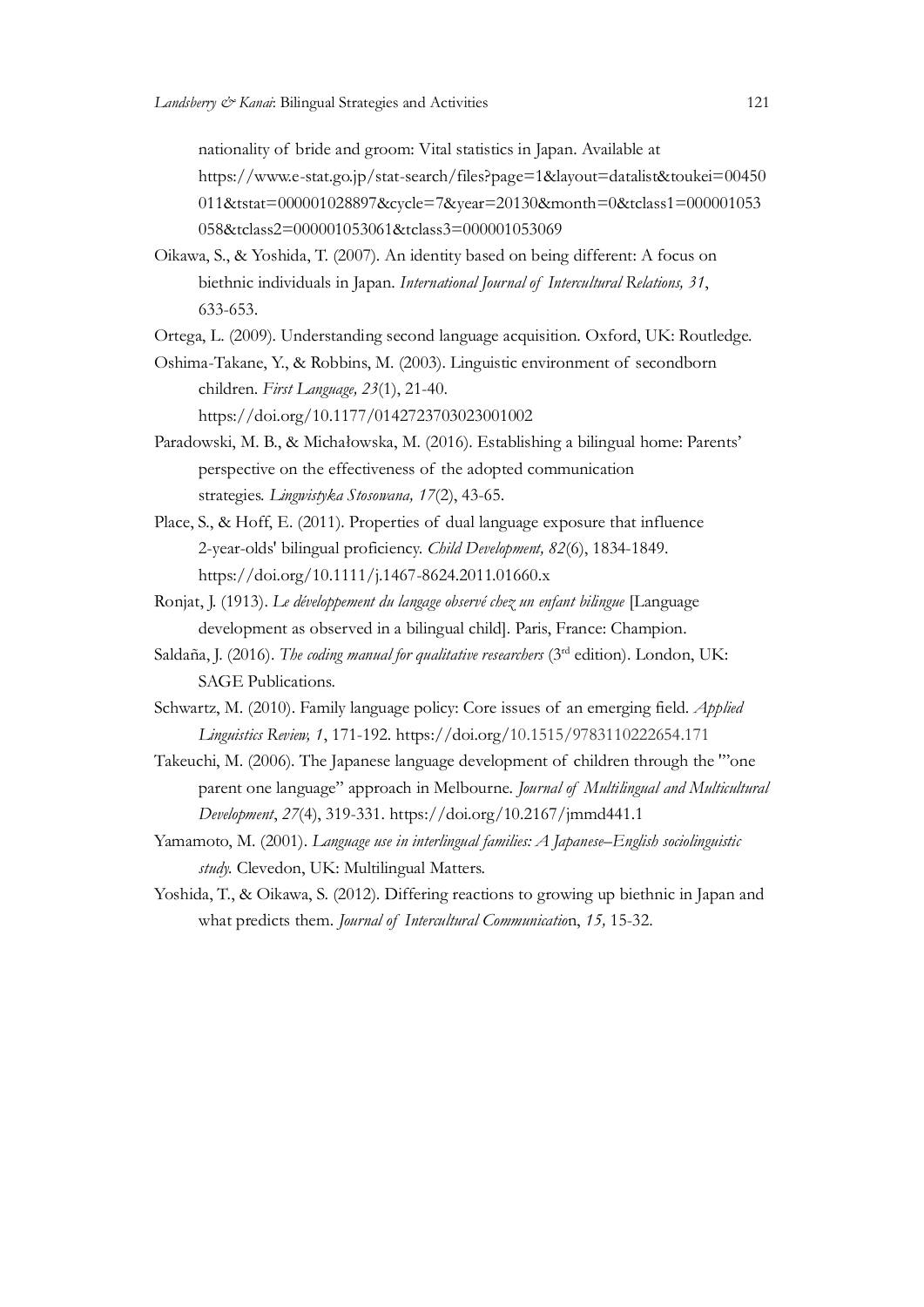# Appendix Excerpts from the Questionnaire

122<br>
122 Japan Journal of Multilingualism and Multivulturalism Vol 26 2020<br>
122 **Appendix<br>
122 Appendix<br>
122 Appendix<br>
122 Appendix<br>
122 Appendix<br>
122 Appendix<br>
122 Appendix<br>
122 Appendix<br>
122 Appendix<br>
122 Appendix<br>
122 A** Appendix<br>
122 Japan Journal of Multilingualism and Multivulturalism Vol 26 2020<br>
122 **Excerpts from the Questionnaire**<br>
Note: This appendix contains only the parts of the questionnaire referred to or analysed in this<br>
123 paper. For the entire questionnaire please see the article "Foreign Working Women and Child-rearing (Landsberry & Kanai, 2019).

Age

- 25 and under
- 26-30
- 31-35
- 36-40
- 41-45
- 46-50
- 51-55
- 56-60
- Over 60

Which region are you from?

- Oceania
- Japan
- South East Asia (outside Japan)
- Africa
- Central Asia
- Eastern Europe
- Europe
- The European Union
- The UK
- North America
- Central America
- South America
- The Caribbean
- The Middle East
- Other: \_\_\_\_\_\_\_\_\_\_\_\_\_\_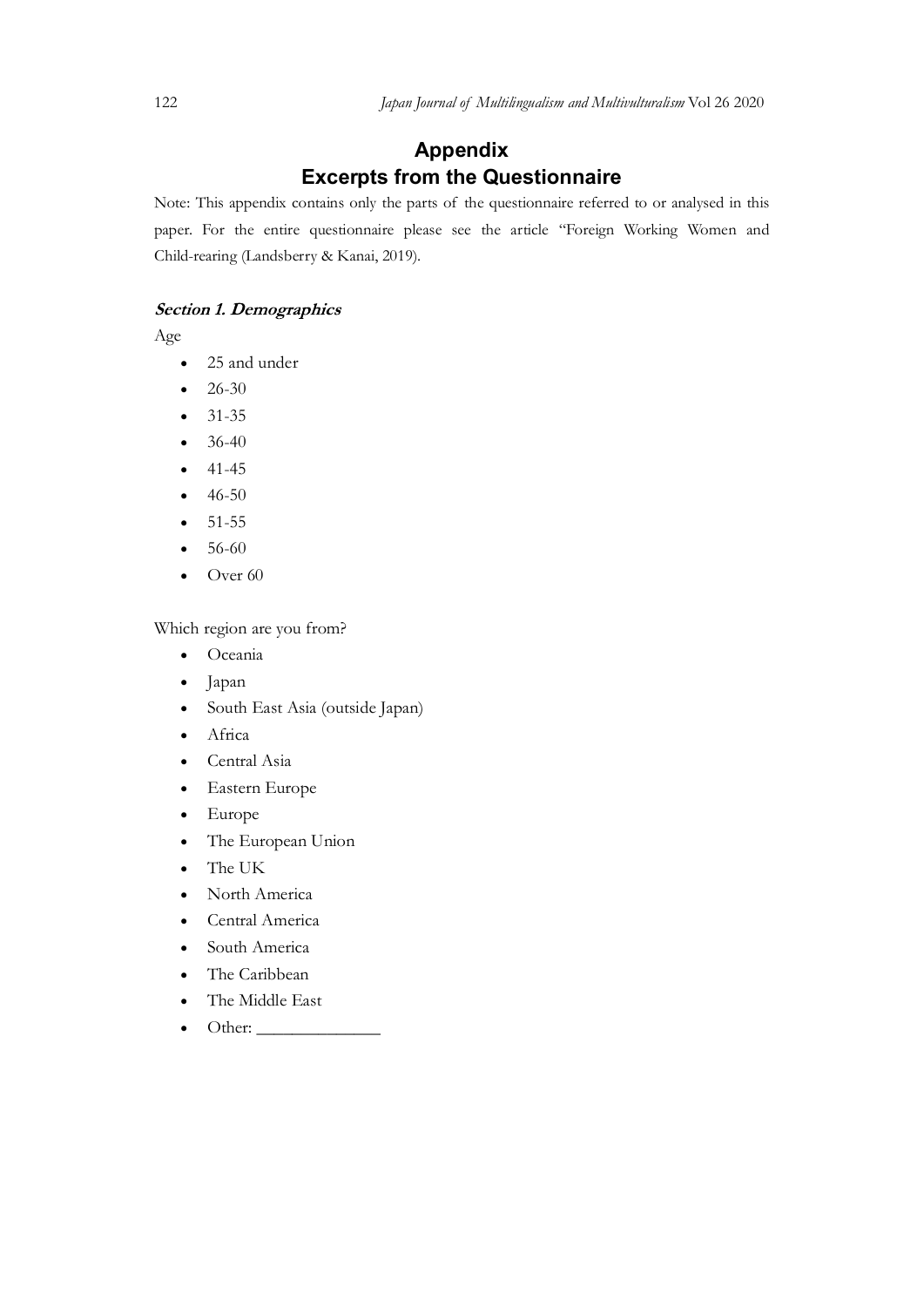How long have you been in Japan?

- 5 years or less
- $\bullet$  6-10 years
- 11-15 years
- 16-20 years
- 21-25 years
- 26-30 years
- 31-35 years
- 36-40 years
- More than 40 years

How long have you been in Japan?<br>
• 5 years or less<br>
• 1-15 years<br>
• 16-20 years<br>
• 21-25 years<br>
• 25-30 years<br>
• 31-35 years<br>
• 35-40 years<br>
• 36-40 years<br>
• More than 40 years<br> **Section 3. Bilingualism and You**<br> **Please** What languages do you speak at home? (more than one answer is ok)

- Japanese
- Chinese
- Korean
- English
- Spanish
- Other:

What bilingual strategies/approach do you use with your child/children?

- Section 3. Bilingualism and You<br>
Please tell us about the linguistic landscape of you and your family.<br>
What languages do you speak at home? (more than one answer is ok)<br>
 Japanese<br>
 Chinese<br>
 Korean<br>
 Duher:<br>
How woul language strategy
	- We often mix our languages, everyone is bilingual or multilingual
	- one tell us about the linguistic landscape of you and your family.<br> **Chinese**<br>
	 Languages do you speak at home? (more than one answer is ok)<br>
	 Japanese<br>
	 Chinese<br>
	 Chines:<br>
	 Other:<br>
	 Other:<br>
	 We fore parent speaks o ● Everyone speaks the same language at home other than the community language; we follow the minority language at home strategy
	- We separate the languages according to the time and place; we follow the time and place strategy
	- We speak a third language as my partner and I have different languages; we follow the lingua franca method